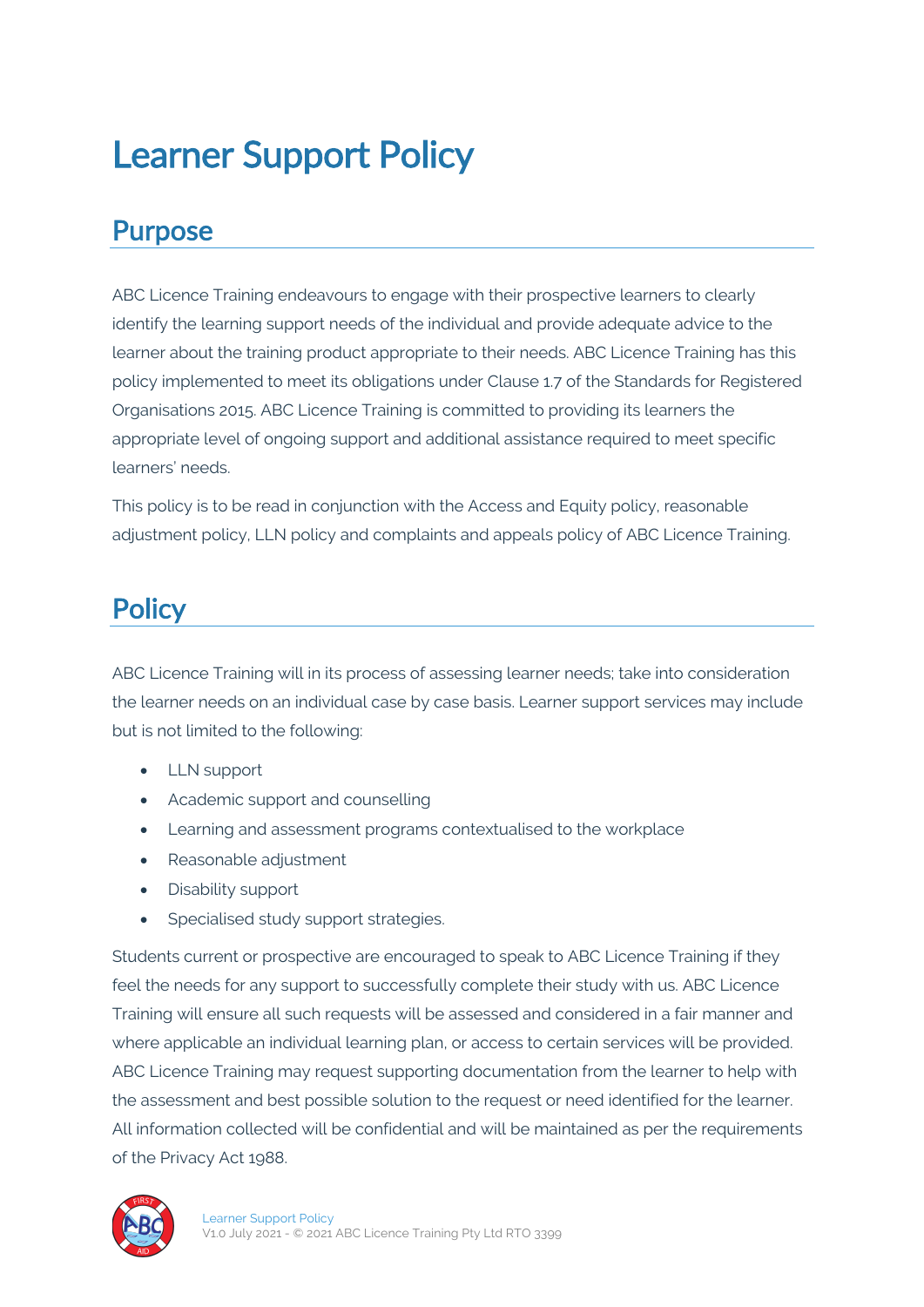The additional support will be provided to enable the learners to participate and achieve a successful training outcome in the same way as any other individual regardless of whether support services were required. During the course of training, if a learner finds it difficult to achieve the learning goals, then he/she may speak to the assessor. The student will be provided with information about additional tools and resources available which will help and guide the learner.

In an event where ABC Licence Training is unable to the cater to the needs of its learners, we may consider a referral to an external organisation which will be well-equipped to meet the request. Learners will be notified if there will be any additional costs involved due to the provision of this service/support.

### Management Action and Responsibility

All staff including third party providers as well as trainers and assessors are responsible for the implementation of this policy. The overall authority for approval of this policy remains with the CEO.

#### **Definitions**

LLN: Language, literacy and numeracy - The term 'language, literacy. and numeracy' (LLN) refers to five core skills, learning, reading, writing, oral communication and numeracy. These core skills are required by an individual for educational studies, community participation, and/or meet workplace requirements.

Reasonable Adjustment: Reasonable Adjustment refers to a measure taken by an education provider by modifying the learning environment or making changes to the training delivered to assist a learner with a disability.

Disability: As defined in the Disability Discrimination Act 1992. Disability maybe also be defined as a condition of the body or mind that makes it more difficult for a person with the condition to perform certain activities.